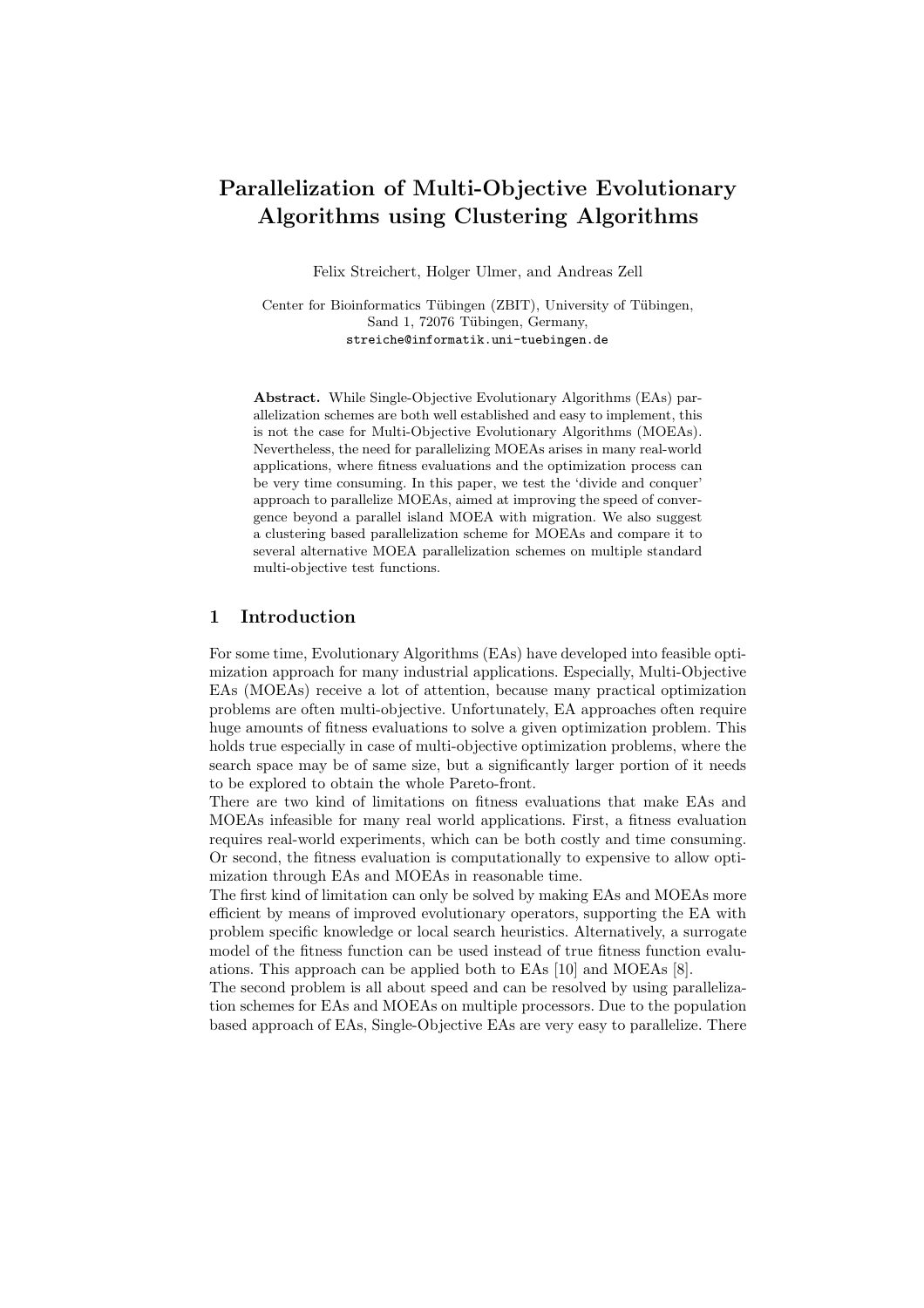is a lot of literature on parallel EAs [3] and we will outline three major parallelization schemes for Single-Objective EAs in Sec. 2.1. But parallelization schemes for MOEAs are not as frequent, a good over view is given in [18], although the need for efficient parallelization schemes is even greater.

The fact that MOEAs search for a whole set of solutions (the Pareto-front) instead of a single solution, suggests dividing the optimization problem into multiple subproblems, which are hopefully more efficient to solve. This approach is called the 'divide and conquer' approach and offers the prospect of parallelization schemes, which are even more efficient than non-parallelized MOEAs. The problem is, how to find a suitable partitioning of a given optimization problem without additional *a priori* knowledge about the topology of the search space? And second, is the 'divide and conquer' approach actually feasible? We suggest to use clustering algorithms to analyze the current population to find a suitable search space partitioning to aid the 'divide and conquer' approach and test whether or not an advantage of the 'divide and conquer' idea can be observed on standard benchmark functions.

The remaining publication is structured as follows: First, we outline the current state of the art regarding parallelization schemes for single and multi-objective EAs in Sec. 2 and we give details on the new clustering based parallelization scheme for MOEAs in Sec. 3. Then, the new algorithm is compared to other MOEA parallelization schemes on multiple test functions in Sec. 4. Finally, we discuss whether or not the 'divide and conquer' approach is actually feasible and how we intend to proceed with our future research on parallelizing MOEAs given in Sec. 5.

## **2 Related Work**

As outlined before, EAs are well suited for parallelization, due to the population based search strategy. First, because individual alternative solutions of a population can be evaluated in parallel, same holds true for mutation and crossover. And second, although selection typically occurs on the whole population in a standard EA, selection could also act on a local subset of a population for several generations instead, without suffer major losses in performance. These two properties are usually used to parallelize EAs.

#### **2.1 Parallel Evolutionary Algorithms**

The most common parallel EAs can be grouped into one of three categories [3]: **The Island Model** utilizes the second property by running independent subpopulation on multiple processors. To prevent premature convergence and to increase convergence speed, every <sup>m</sup>*rate* generations the <sup>w</sup> best individuals are migrated from one subpopulation to another. This approach is well suited for computer clusters, due to the limited amount of communication.

**The Master-Slave Model** concentrates on the first property: a central master process stores a global population and distributes only fitness evaluations and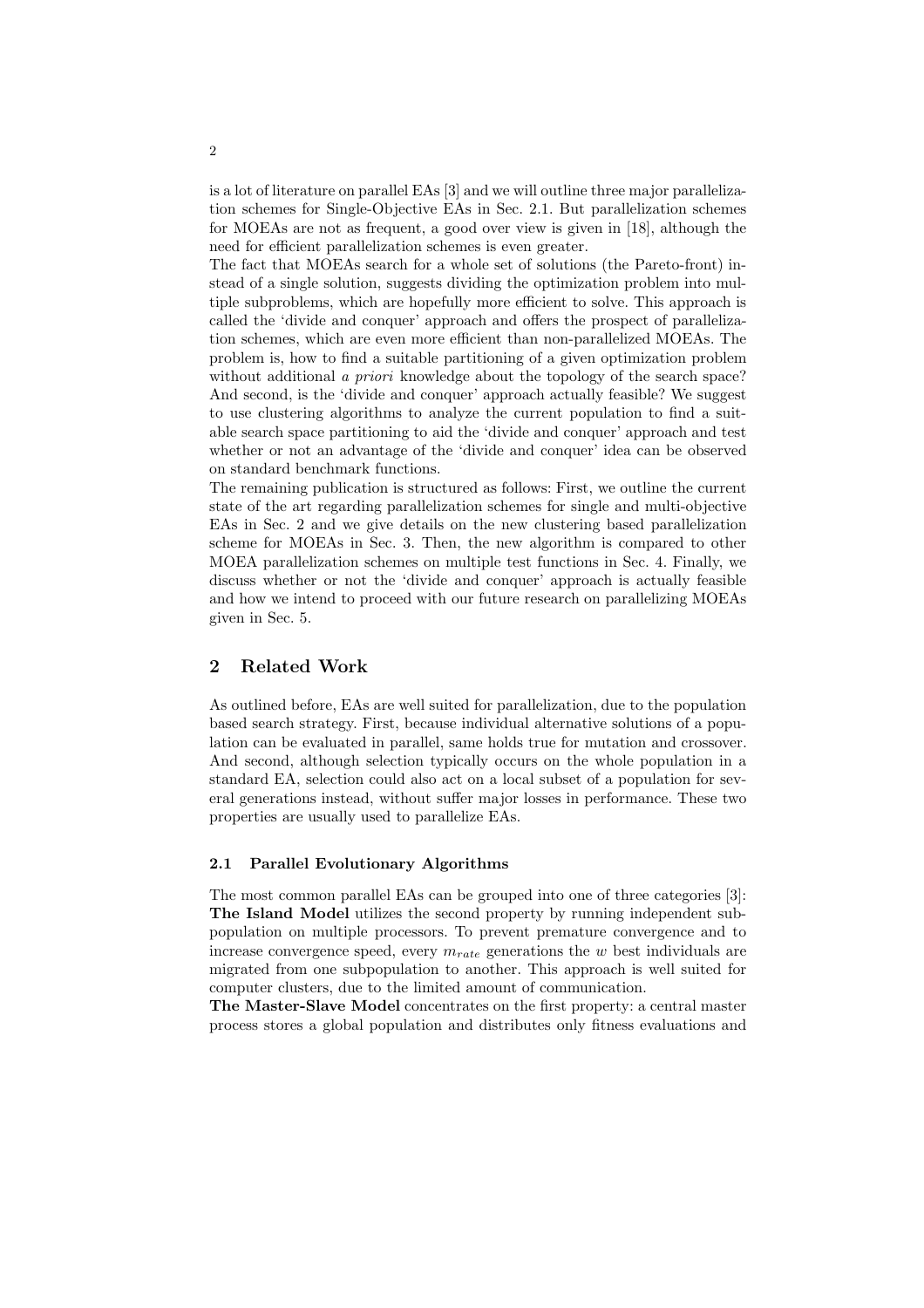eventually mutation and crossover over multiple so called 'slave' processors. This approach requires the fitness evaluation to be significantly more time-consuming than the necessary communication. Except the additional communication overhead this parallelization scheme behaves like a standard EA.

**The Diffusion Model** was developed for massively parallel computers, which provide numerous processors with a local but fast communication network. It uses both properties, an individual is evaluated and mutated on a single processor and selection and crossover is limited to few neighbors often given by the network topology.

### **2.2 Parallel Multi-Objective Evolutionary Algorithms**

**The Island Model** can also be used for parallelizing MOEAs [14, 9]. The most straightforward implementation of island MOEAs runs a number of MOEA populations independently, each trying to obtain the complete Pareto-front and every <sup>m</sup>*rate* generations migration takes place. Beyond this simple strategy many researches believe that a 'divide and conquer' approach on multi-objective optimization problem could be more successful, because individual subpopulations could specialize on certain areas of the Pareto-front and thus be more efficient. One approach in this direction was proposed by Miki et al. [13]. That paper also applied an island MOEA, but at regular intervals, the subpopulations are gathered, sorted according to an alternating objective, and then redistributed onto the different processors. This approach allows the subpopulation to specialize on given objectives during the optimization, and was also used in [4, 5].

Another approach by Deb et al. uses the dominance principle [1] to guide the individual subpopulation to different sections of the global Pareto-front [7]. Unfortunately, the individual search directions have to be set beforehand, which requires 'a priori' knowledge of the shape of the Pareto-front, and moreover this approach cannot be applied to convex Pareto-fronts.

The cone separation technique uses a geometrical approach to subdivide a given Pareto-front [2], see Fig. 1 for an example. A reference point  $R$  is given by the extreme values of the current Pareto-front and  $R$  is the origin of k subdividing demarcation lines. The authors point out, that in order to have each subpopulation focusing on a specific region in objective space, the demarcation lines for each region have to be treated as zone constraints using the constrained dominance principle [6]. Again, this approach has several drawbacks. In case of discontinuous or non evenly distributed Pareto-fronts small or empty subpopulations can be generated, which do not reflect any problem inherent structure. And finally, the geometrical subdivision scheme of cone separation becomes rather complicated in case of more than two objectives.

**The Master-Slave Model** for MOEA is simple but efficient and has been implemented several times, see for example [11]. But since it behaves exactly like a standard non-parallelized MOEA, but requires heavy communication and relies on specialized computer architectures, we did not consider it for comparison.

**The Diffusion Model**. To our best knowledge there is no publication on a MOEA implementation of the diffusion model.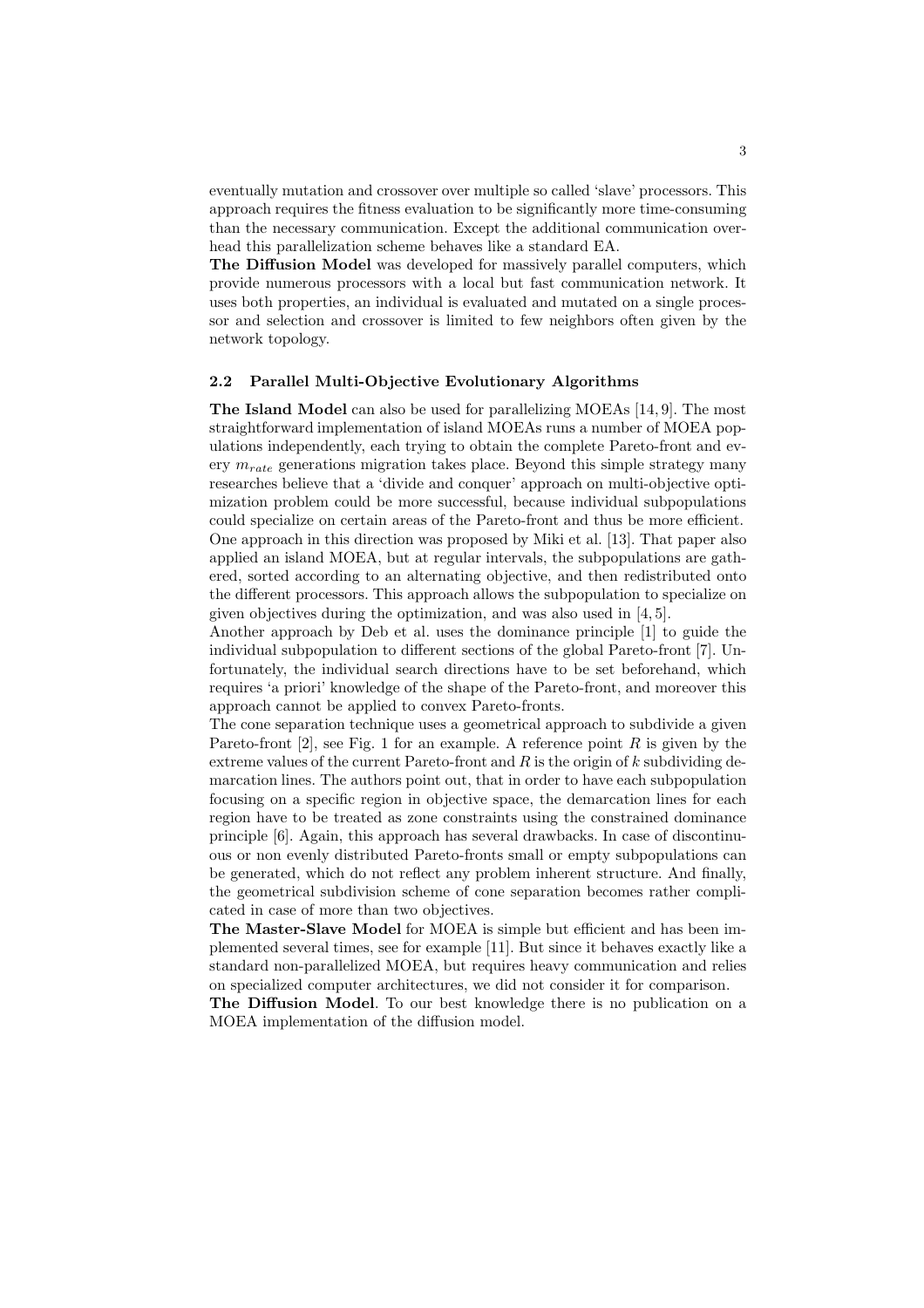

**Fig. 1.** Exemplary partitioning using the cone separation approach [2].

**Fig. 2.** Exemplary partitioning using k-Means  $(k = 5)$  on the Pareto-front.

# **3 Clustering Based Parallelization Scheme**

We consider the island model together with the 'divide and conquer' principle of the cone separation approach to be an intuitive and promising approach to parallelize MOEAs. But we believe further that the geometric subdivision scheme of cone separation not likely to be able to identify any problem inherent structures nor local search spaces, which would allow a successful 'divide and conquer' approach. Therefore, we decided to use clustering algorithms instead, to search for an suitable partitioning for each individual problem instance.

Clustering algorithms have been used together with EAs searching for niches in multi-modal search spaces [19, 16]. Therefore, it is most straightforward to apply cluster algorithms to pursue a 'divide and conquer' approach for parallel MOEAs in arbitrary dimensions.

Following the paper on cone separation, we utilize an island MOEA for parallelizing an NSGA-II implementation [6], see Alg. 1. Each <sup>m</sup>*rate* generations, all subpopulations <sup>P</sup>*i,remote* are gathered, clustered and redistributed onto the available processors. For clustering, we decided to use k-Means clustering on the current Pareto-front, because k-Means allows use to choose the number of clusters according to the number of available processors k. In case the size of the current Pareto-front is smaller than  $k$ , next level Pareto-fronts are also used for clustering. We further distinguish between two variants for clustering, first a search space based clustering and second an objective space clustering. Fig. 2 gives an impression of an objective space based clustering.

To limit subpopulations to their specific region, we implement zone constraints based on the constrained dominance principle [6] using the cluster centroids. In case an individual is assigned to a different cluster centroid than the current subpopulation belongs to, the individual is marked as invalid. This interpretation complies with the implementation of cone separation, but we also try the parallel MOEAs without zone constraints.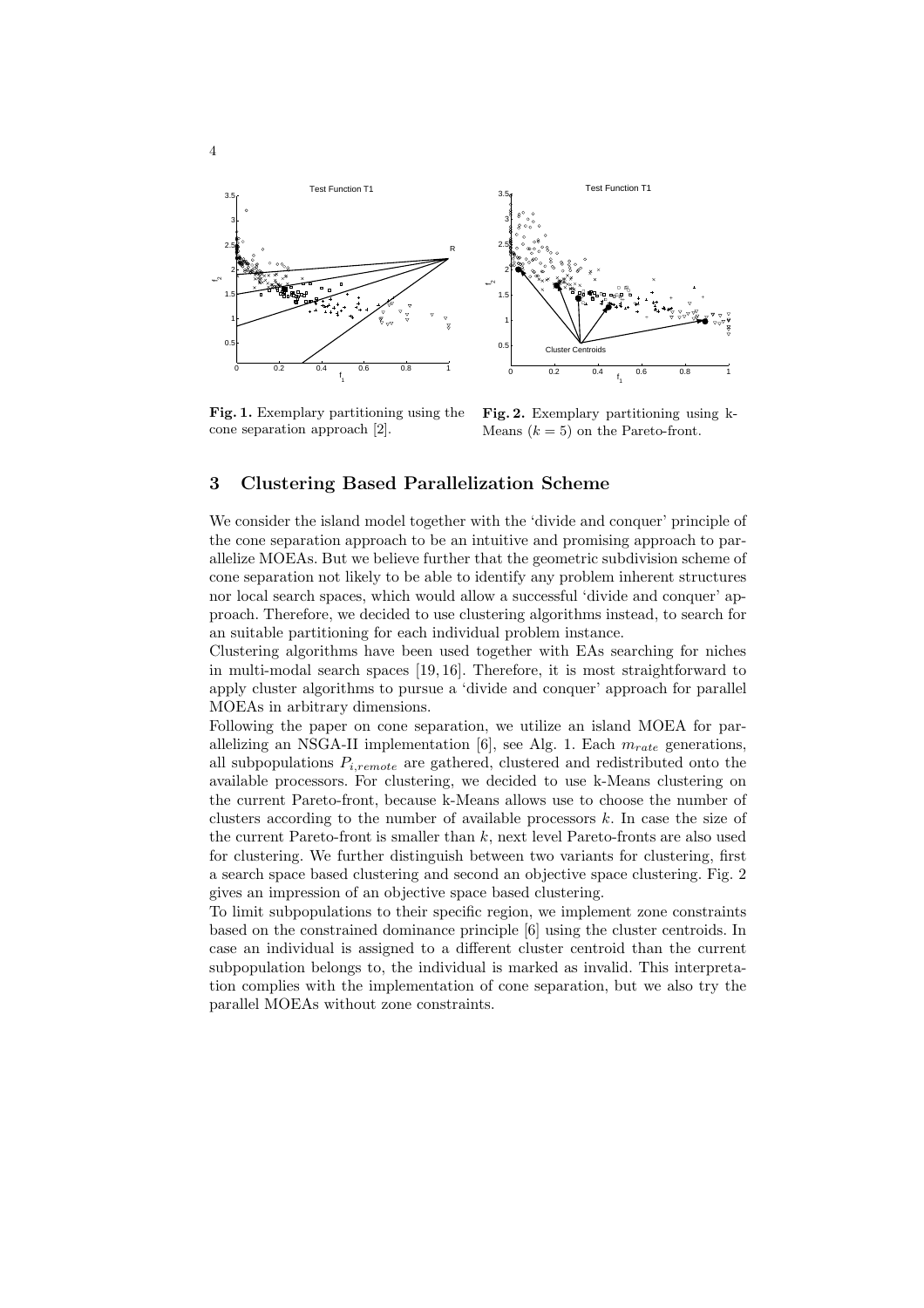```
g = 0;
for (i = 0; i < k; i++) do P_{i, remote}.initialize();
foreach P_{i, remote} do P_{i, remote}.evaluate();
while isNotTerminated() do
    foreach Pi,remote do
        Pi,remote.evolveOneGeneration();
        Pi,remote.evaluate();
    end
    if (g\%m_{rate} == 0) then
        /*Migration and/or partitioning scheme */Plocal.initialize();
        foreach P_{i, remote} do P_{local}.addPopulation(P_{i,remote});
        foreach P_{local}.cluster(k) do P_{i,remote} = P_{local}.cluster(k).getCluster(i);if useConstraints then foreach P_{i, remote} do P_{i, remote}.addConstraints();
    end
    g = g +1;end
```
**Algorithm 1**: General scheme of the clustering based parallelization scheme for MOEA, with <sup>k</sup> number of processors used, <sup>m</sup>*rate* the migration rate, <sup>P</sup>*i,remote* <sup>a</sup> remote population and <sup>P</sup>*local* the local population.

## **4 Experimental Results**

We compare the new clustering based parallelization scheme with both objective space based K-Means (kosMOEA) and search space based K-Means (kssMOEA) on four different test function, see appendix, to three other approaches. First, an island model MOEA implementation without migration (pMOEA). We expect this approach to serve as worst case scenario, because this approach is only able to limit the chance of premature convergence to local optima and suffers significantly from decreasing population size with increased number of processors, see Tab. 1. Second, an island model MOEA with migration (iMOEA) where the subpopulations can profit from each others achievements. And finally, the cone separation MOEA (csMOEA). We further compare the pMOEA and the iMOEA to both the cluster based and the cone separation MOEAs with zone constraints in Sec. 4.1 and without zone constraint in Sec. 4.2.

Each MOEA implementation use NSGA-II [6] and every  $m_{rate} = 2$  migration or search space partitioning is allowed. In case of migration (iMOEA) we migrate  $w = 5$  individuals between each subpopulation. We apply the MOEAs with real-valued genotype and use self-adaptive local mutation [15] and discrete

**Table 1.** Population and archive size of *<sup>P</sup>i,remote* per number of processors.

| Processors          |     |     |     |             |     |     |
|---------------------|-----|-----|-----|-------------|-----|-----|
| Population size 600 |     | 300 | 200 | 150         | 120 | 100 |
| Archive size        | 300 | 150 | 100 | $- -$<br>61 | 60  | 50  |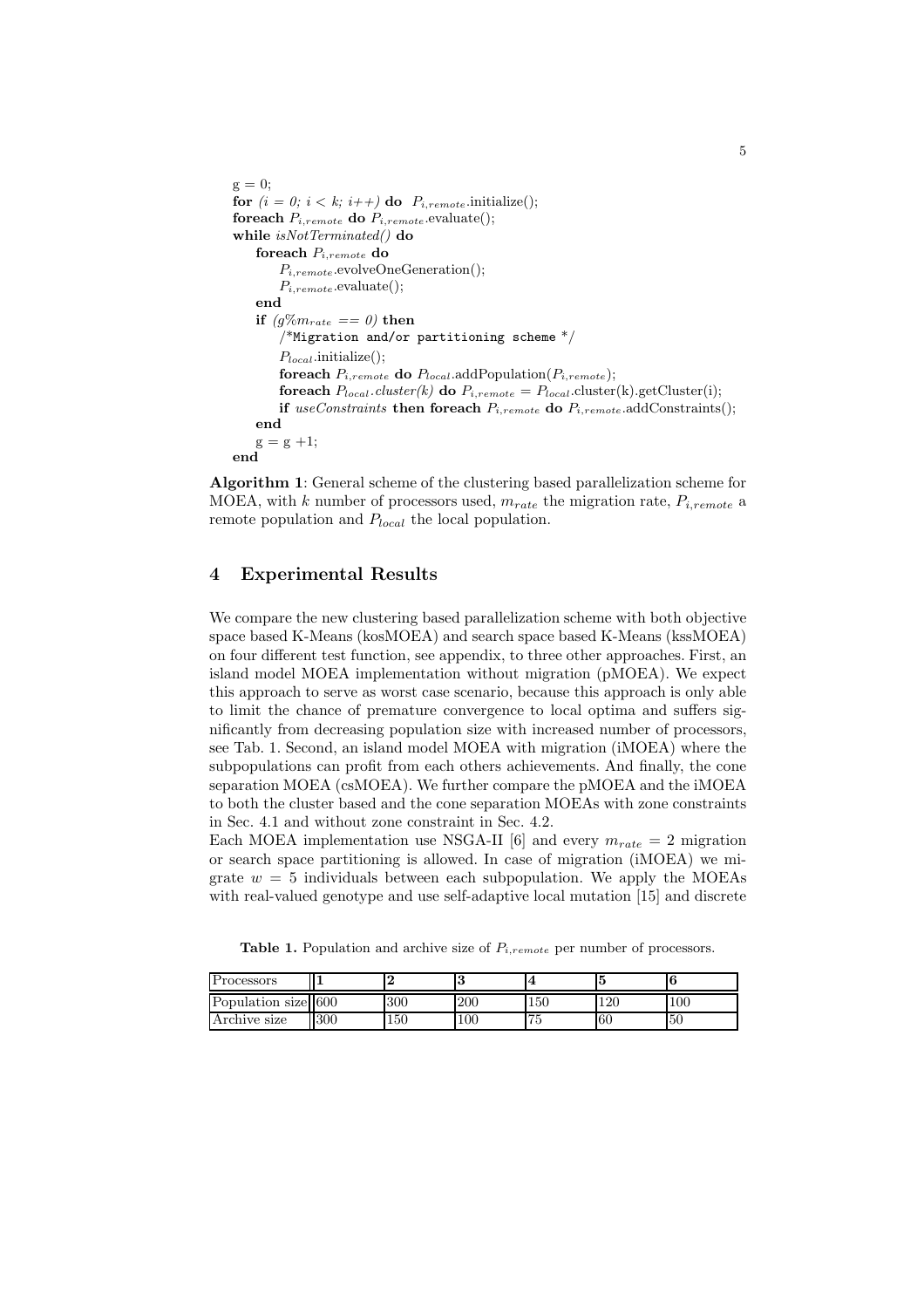



**Fig. 3.** Performance on T1 depending on the number of processors used.







**Fig. 5.** Comparison of the parallelization schemes for k=4 (6) on T1, with mean of S-Metric, extreme values, standard deviation and 95% confidence interval.

1-point-crossover. For mutation/crossover operators we use a mutation probability of  $p_m = 1.0$ , a crossover probability of  $p_c = 0.5$  and two parents for crossover. We compare the different parallel MOEA implementations on four test functions, three of them given from literature, see appendix. To see how each implementation scales with increased number of processors, we use up to six processors on each test function. To allow comparison we decrease the size of the subpopulations <sup>P</sup>*i,remote* with increased number of processors, see Tab. 1, while allowing 25,000 overall fitness evaluations for each optimization run.

For comparison, we use the hyper-volume under the accumulated population <sup>P</sup>*local* (S-Metric) of each parallel MOEA implementation averaged over 25 multiruns for each problem instance and processor configuration. The S-Metric is to be minimized, and typically converges to nonzero values.

#### **4.1 Results with zone constraints on T1-T4**

Comparing pMOEA, iMOEA to csMOEA, kosMOEA and kssMOEA with zone constraints on T1 is rather disappointing, see Fig. 3. As expected, the pMOEA without migration performs worst and it suffers from a nearly linear decline due to reduced population size and fitness evaluations per subpopulation. With migration the iMOEA still suffers from a significant decline from increased number of processors, but the iMOEA performs significantly better than the pMOEA.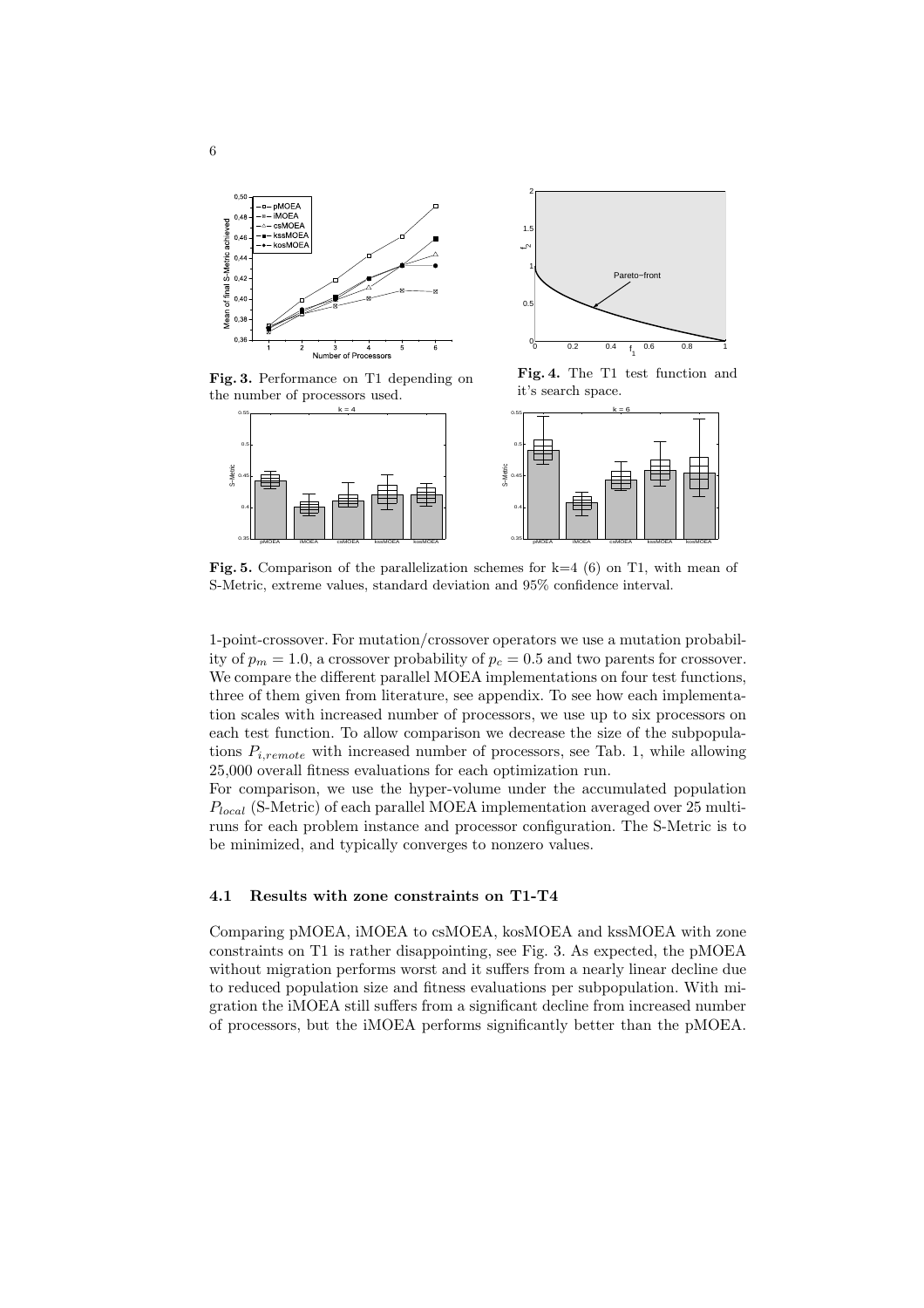

 $0$  0.2 0.4 f 0.6 0.8 1  $0.5$ 1  $1.5$ 2 f 1  $\mathbf{r}$ Pareto−front

**Fig. 6.** Performance on T2 depending on the number of processors used.



**Fig. 7.** The T2 test function and it's search space.



**Fig. 8.** Comparison of the parallelization schemes for  $k=4$  (6) on T2, with mean of S-Metric, extreme values, standard deviation and 95% confidence interval.

Surprisingly, the 'divide and conquer' approaches csMOEA, kosMOEA and kss-MOEA with zone constraints only outperform the simple pMOEA without communication, but all perform worse than the iMOEA with communication.

The differences between the 'divide and conquer' approaches are not really significant, as show by the overlapping confidence intervals in Fig. 5.

The same result can be seen on the T2 test function, see Fig. 6. The pMOEA without migration suffers from a linear decline in performance while the iMOEA with migration performs best, despite the significant loss in performance with increasing number of processors. But on the T2 test function the 'divide and conquer' approaches with zone constraints do not even perform significantly better than the pMOEA without migration, see Fig. 8.

The disappointing performance of the 'divide and conquer' approaches can been linked to the evident contiguousness of the Pareto-front in case of T1 and T2. Therefore, we foster more hopes while approaching the T3 test function, see Fig. 10. But again the 'divide and conquer' approaches with zone constraints performs very disappointing, see Fig. 9. While the iMOEA with migration performs slightly more stable than on T1 and T2 with increasing number of processors, only the kosMOEA is able to outperform the simple pMOEA without migration significantly, but is still much worse than the iMOEA.

Having a closer look on the T1-T3 test functions, see appendix, reveals that the Pareto-fronts are not only contiguous in objective space, but also in search space. The Pareto-optimal solutions consist of vectors where  $x_{i\neq 1} = 0$ . A single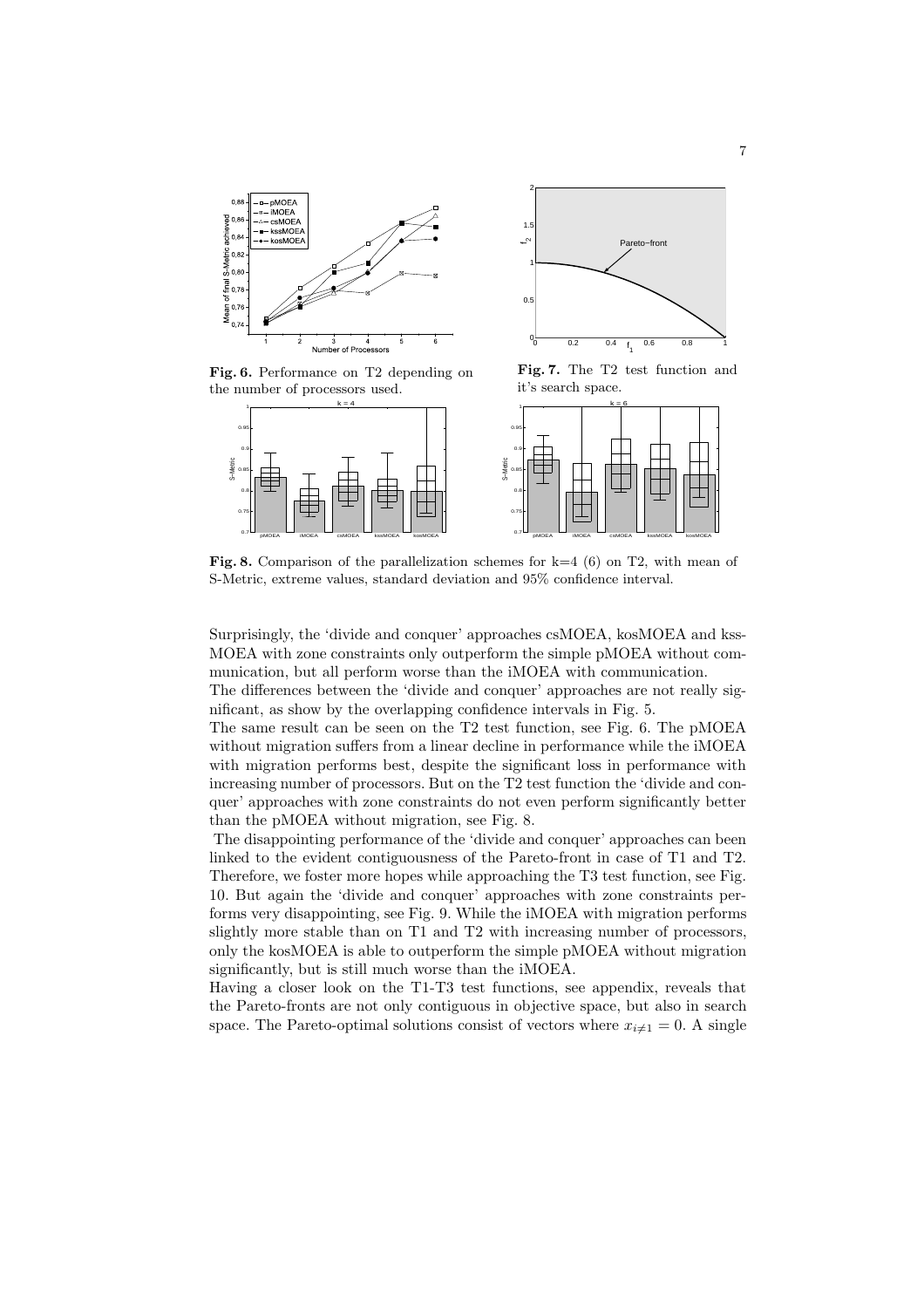



it's search space.

**Fig. 9.** Performance on T3 depending on the number of processors used.



Fig. 11. Comparison of the parallelization schemes for k=4 (6) on T3, with mean of S-Metric, extreme values, standard deviation and 95% confidence interval.

solution on the true Pareto-front could explore the whole Pareto-front simply by mutating  $x_1$ . Therefore, it remains doubtful, and the experimental evidence does not support the claim, whether the 'divide and conquer' approach can be applied successfully on these test functions.

On the contrary frequent exchange of information, e.g. individuals, seems to be essential to explore these types of contiguous Pareto-fronts efficiently, as can be concluded from the good performance of the iMOEA with migration. From this perspective zone constraints could be considered as hindering. In case a subpopulation succeeds in reaching the true Pareto-front any lateral exploit is punished and further exploitation prevented, if it leaves the local zone. Therefore, the local success is difficult to communicate to neighboring zones, although the individuals would be redirected into the neighboring zone during migration. To investigate this problem further, we first introduce a new non-contiguous test function T4. Secondly, we disable the zone constraints on T1-T4 in Sec. 4.2.

The non-contiguous test function T4 is a simplified version of the real world multi-objective portfolio selection problem [12], for a detailed definition and parameters for T4 see appendix. For the T4 problem the distribution of  $N = 5$ assets is to be optimized, minimizing risk  $(f_1)$  and loss  $(f_2)$ . The other  $n - N$ variables act as local penalties and need to be set to zero. To make this problem non-contiguous we add a cardinality constraint limiting the number of assets with non-zero weights to  $\sum_{i=1}^{N} |sign(x_i)| = 2$ . This results in a Pareto-front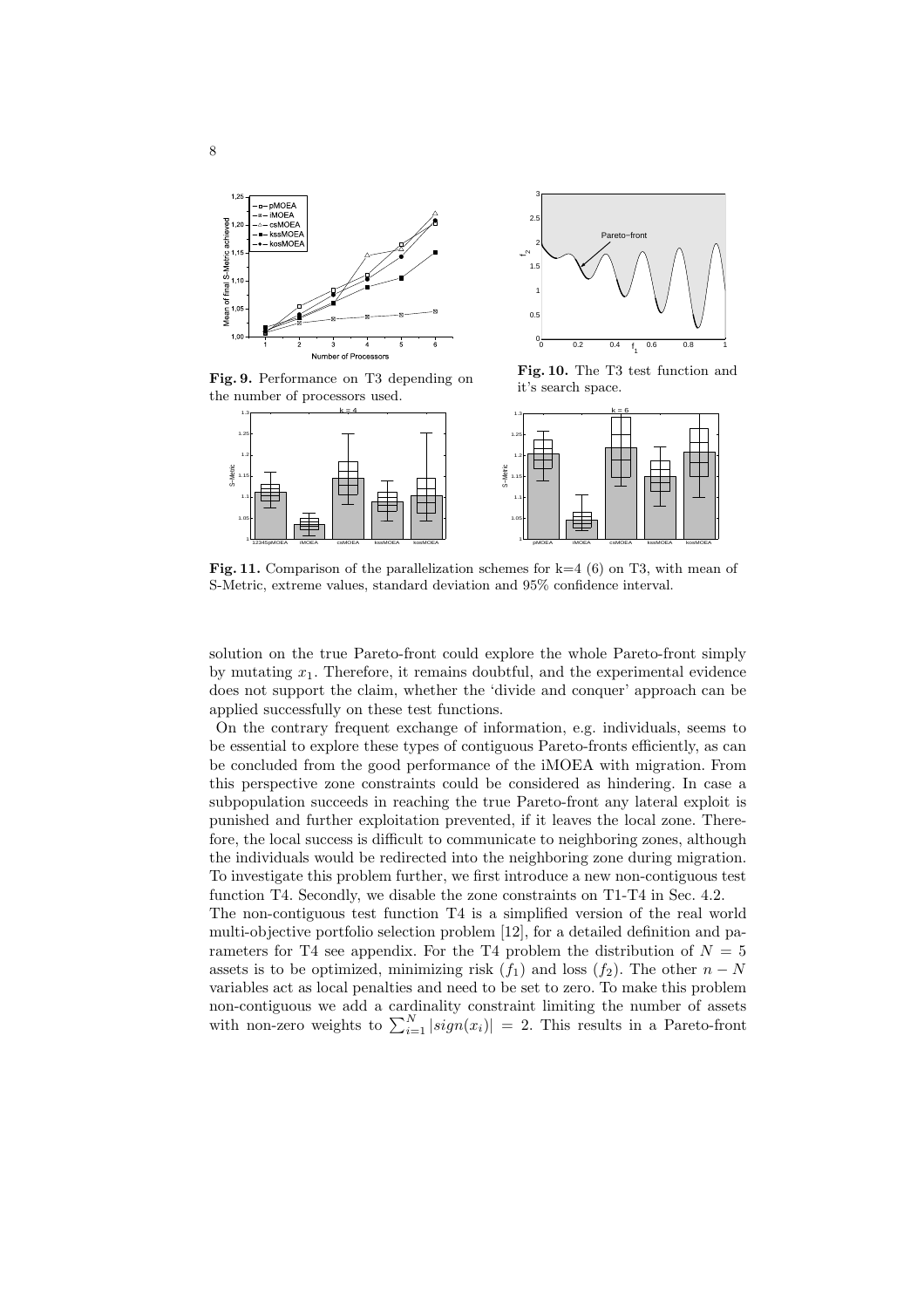



**Fig. 12.** Performance on T4 depending on the number of processors used.



**Fig. 13.** The T4 test function and it's search space.



**Fig. 14.** Comparison of the parallelization schemes for k=4 (6) on T4, with mean of S-Metric, extreme values, standard deviation and 95% confidence interval.

with multiple local fronts, but only four global fronts, see Fig. 13. We adjust the parameters of this problem in such a way, that the number of global Paretofronts is within the number of processors used in this experiment. The portfolio selection problem and the way to resolve the cardinality constraints using repair together with Lamarckism is described in [17].

Due to the multi-modal characteristics of the T4 test function, even the mean results for  $k = 1$  are subject to considerable noise. For the same reason that both the pMOEA and the iMOEA are able to improve with increasing number of processors due to the reduced chance of premature convergence, see Fig. 13. Regarding the clustering based approaches there are two interesting elements. On the one hand the kosMOEA and the kssMOEA improve significantly for  $k \geq 4$ , which complies with the number of global Pareto-fronts. And on the other hand that the kssMOEA performs significantly better than the kosMOEA, which is confirmed by the clearly separated confidence intervals for  $k = 4(6)$  in Fig. 14. This is related to the fact that most local Pareto-fronts can only be separated in search space and not in objective space.

#### **4.2 Results without zone constraints on T1-T4**

As discussed in Sec. 4.2 we believe, that the zone constraints could have a negative effect on the performance of the 'divide and conquer' approaches. Therefore, we deactivate the zone constraints for csMOEA, kssMOEA and kosMOEA in the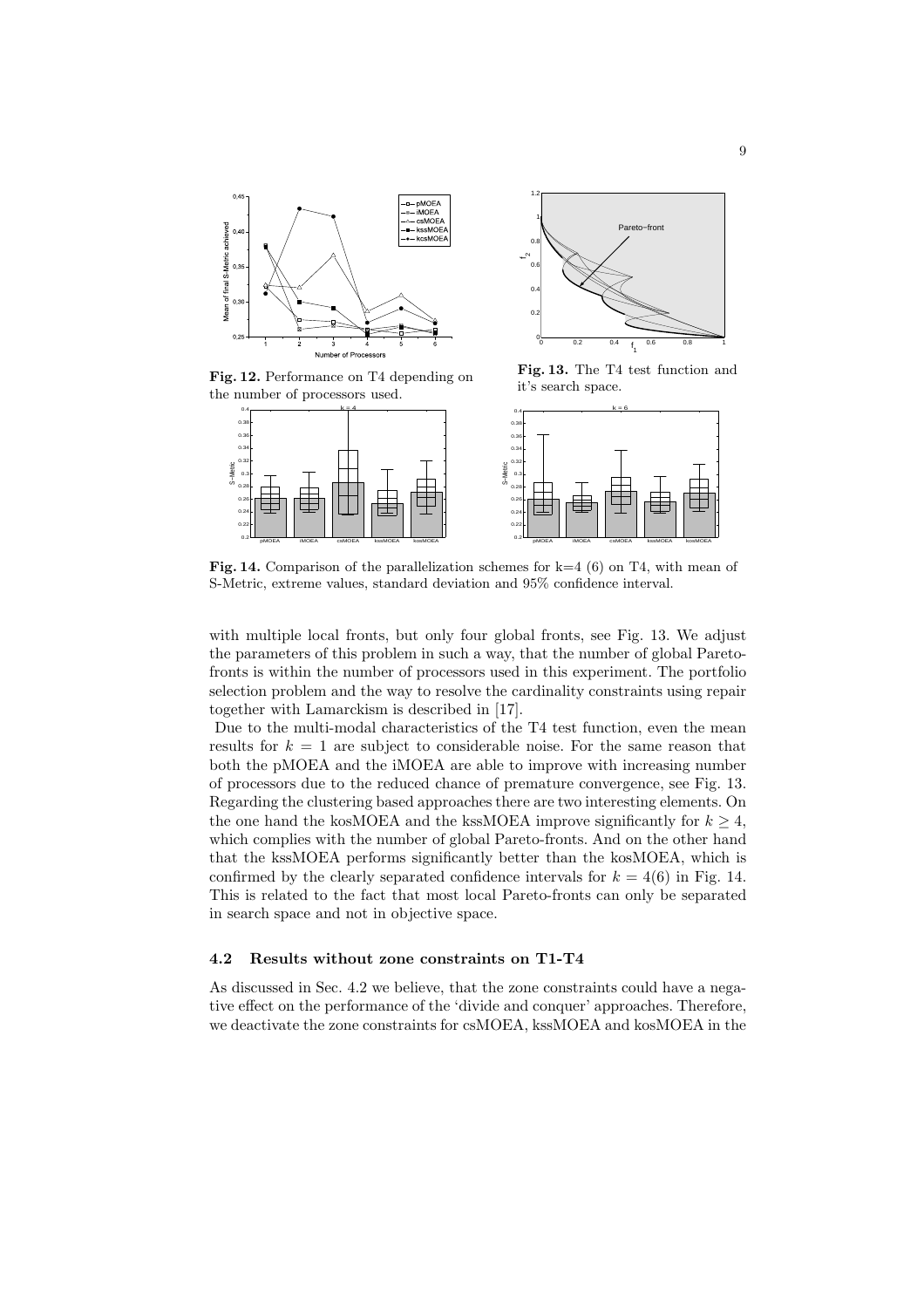



**Fig. 15.** 'Divide and conquer' approaches with zone constraints on T1.

**Fig. 16.** 'Divide and conquer' approaches without zone constraints on T1.



**Fig. 17.** 'Divide and conquer' approaches without zone constraints on T1 for k=4(6).

following experiments and compare them to the previous results.

On the T1 test function the performance of kssMOEA and kosMOEA is significantly improved by deactivating the zone constraints, compare Fig. 15 and Fig. 16. Now they equal the performance of the iMOEA with migration or even perform slightly better, see Fig. 17. It is interesting to note that the objective space based kosMOEA outperforms the kssMOEA. Unfortunately, the csMOEA is not able to improve at a similar rate, but seems to perform slightly worse than with activated zone constraints.

On the T2 test function again kssMOEA and kosMOEA are significantly better without zone constraints, while the csMOEA again performs worse than with active zone constraints, compare Fig. 18 and Fig. 19. Unfortunately, few outliners on random experimental runs cause the confidence intervals to overlap. Therefore, interpretation is limited but we tend to conclude, that the cluster based partitioning schemes for parallel MOEA without zone constraints perform better or at least as well on the T2 test function as the iMOEA with migration. The results on the T3 test function also confirm this conclusion, compare Fig. 21 and Fig. 22. Again both cluster based partitioning schemes for parallel MOEA perform better without zone constraint and equals the performance of the iMOEA with migration and clearly outperform the csMOEA. On the T3 test function we can further show, that the K-Mean clustering based on objective space (kos-MOEA) outperforms the K-Mean clustering based on search space (kssMOEA) for  $k > 2$ , see Fig. 20. This can be accounted to the shape of the T3 function.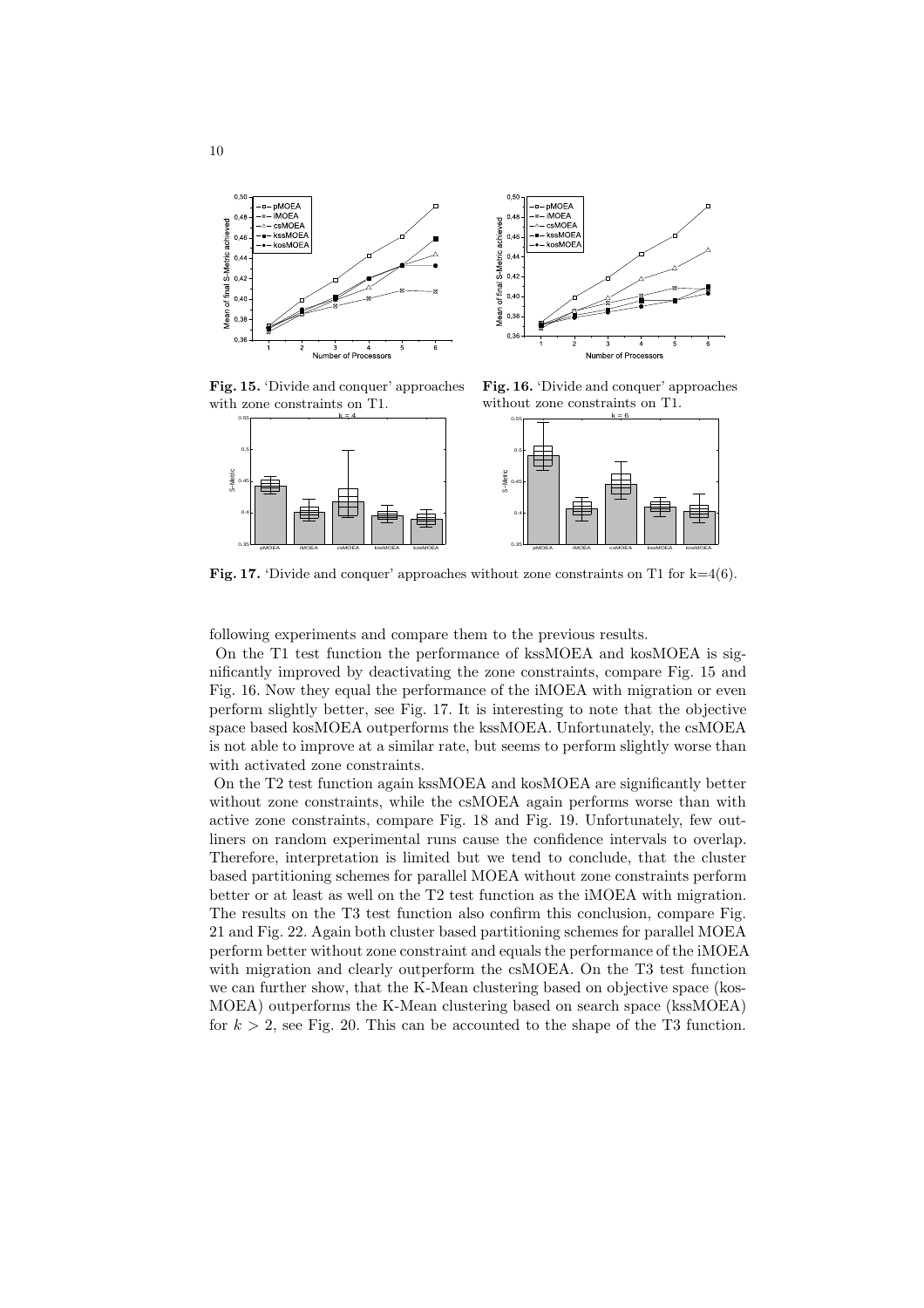



**Fig. 19.** 'Divide and conquer' approaches

**Fig. 18.** 'Divide and conquer' approaches with zone constraints on T2.



**Fig. 20.** 'Divide and conquer' approaches without zone constraints on T2 for k=4(6).

Here the Pareto-front is non-contiguous in objective space. The fact that the kosMOEA outperforms the kssMOEA on T3 gives another example for successful 'divide and conquer'.

On the T4 test function we can still see how the cluster based approaches improve with deactivated zone constraints, and still both improve significantly for  $k > 4$ , see Fig. 24 and 12. Additionally, we can see again in Fig. 26 that the search space based kssMOEA outperforms the objective space based kosMOEA, contrary to the T1-T3 test functions. This again gives positive evidence that the 'divide and conquer' appraoch is actually feasible.

## **5 Conclusions and Future Work**

We were able to show that the superiority of the 'divide and conquer' approach to parallelizing MOEAs, although charming and intuitive, is not easy to prove on the typical MOEA test functions. In fact the standard island MOEA with migration proves to be quite robust and hard to beat. We found that the simple and contiguous structure of the standard test functions allows lateral exploration once a good solution is found. This has been verified by removing the zone constraints, which may prevent a 'divide and conquer' approach to exploit a good solution efficiently. Without zone constraints the cluster based parallelization scheme, performs as well or better as the island MOEA with migration. Despite the unfavorable test functions T1-T3 we were able to give a hint of the positive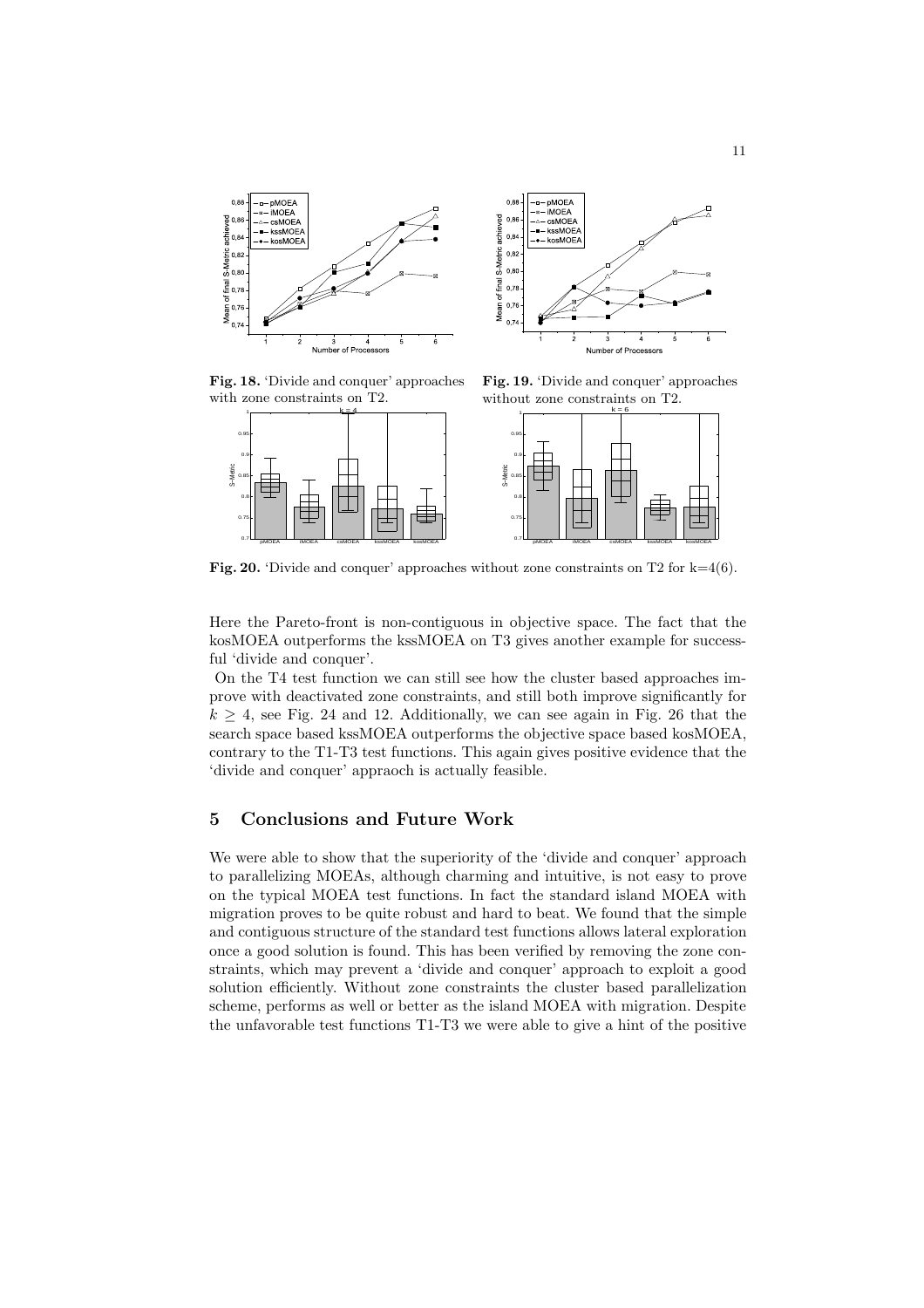



**Fig. 21.** 'Divide and conquer' approaches with zone constraints on T3.

**Fig. 22.** 'Divide and conquer' approaches without zone constraints on T3.



**Fig. 23.** 'Divide and conquer' approaches without zone constraints on T3 for k=4(6).

effect from a 'divide and conquer' approach on the T3 function when objective space clustering performs better than search space based clustering.

On the T4 test function on the other hand we were able to prove more clearly that the 'divide and conquer' approach is actually feasible. And we believe that the properties of the portfolio selection problem are more exemplary for many real world or industrial application problems, than those of the T1-T3 functions. Therefore, we believe the 'divide and conquer' approach is actually more feasible for many real world multi-objective optimization problems.

Comparing our approach to cone separation, we found that cone separation performs not as good as suggested in [2]. This may be due to the significantly bigger population sizes used in this paper, the different termination criteria or different representation and operators used. Besides the better performance observed in this paper, the cluster based approach has the advantage over cone separation, that it is easy to extend to multi-dimensional objective spaces. It also allows us to identify problem specific structures, which allows the 'divide and conquer' approach to become more appropriable.

Finally, comparing our cluster based approach to the island MOEA allows us to give an outlook on future work. On contiguous test functions the island MOEA performs quite well, but alternative clustering techniques would enable our approach to distinguish between problem instances where a 'divide and conquer' approach can be useful and problem instances where it isn't. Such an approach could react more flexible and adopt the parallelization scheme to the specific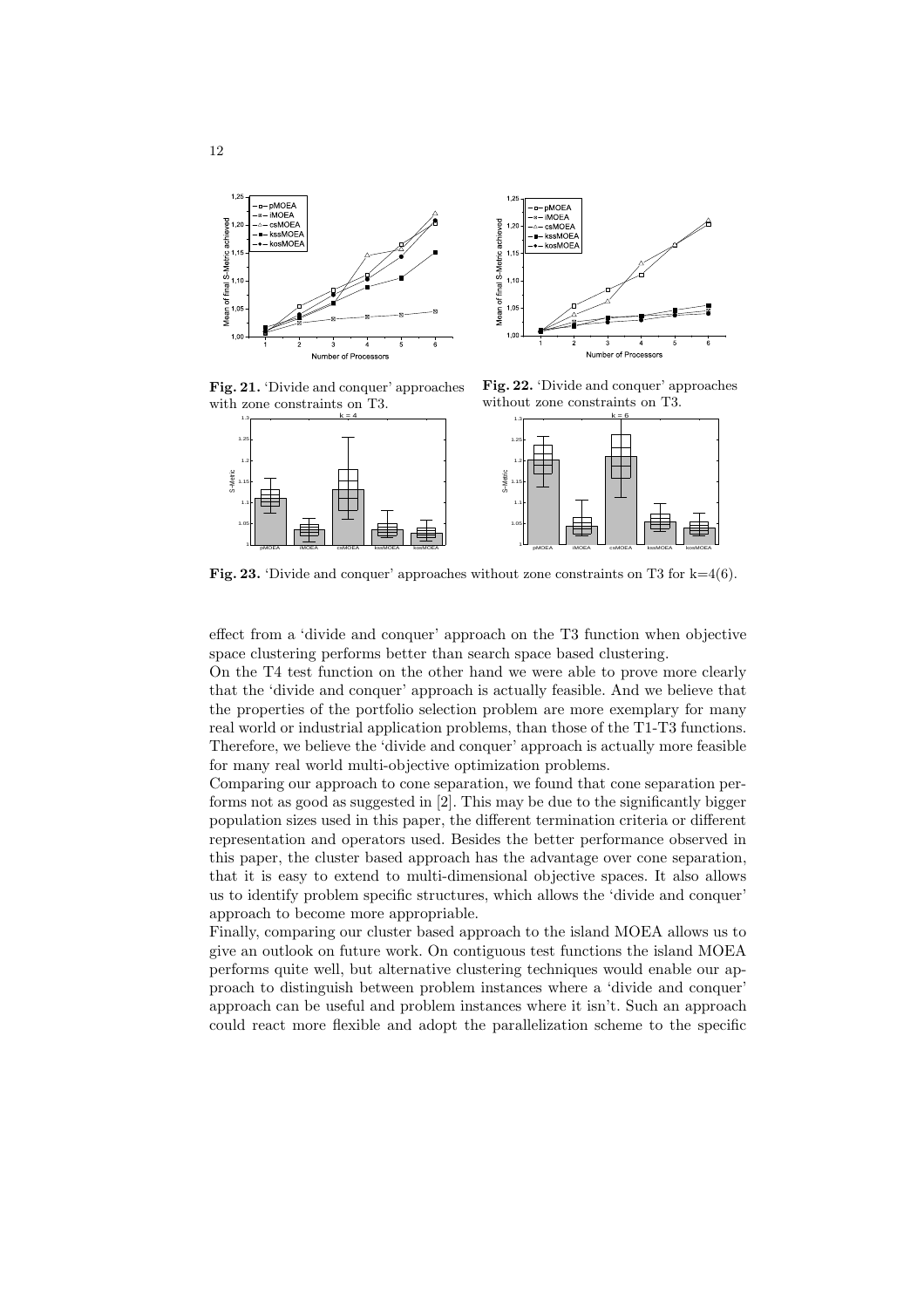



**Fig. 24.** Divide and conquer' approaches with zone constraints on T4.

**Fig. 25.** 'Divide and conquer' approaches without zone constraints on T4.



**Fig. 26.** 'Divide and conquer' approaches without zone constraints on for T4 k=4(6).

problem instance. For example, in case that a clustering algorithm identifies a single cluster in a contiguous problem space, the parallelization scheme could proceed with a simple island MOEA with migration. But in case multiple clusters are encountered a 'divide and conquer' approach could become more efficient. Further, we would also like to implement persistent clusters (subpopulations) for the clustering based MOEA. This would enable us to monitor convergence states and focus on unexplored or more promising areas of the search space. We would also like to investigate more active migration strategies for 'divide and conquer' approaches instead of implicit migration.

**Acknowledgements:** This research has been funded by ALTANA Pharma AG, Konstanz, Germany.

### **References**

- 1. J. Branke, T. Kauler, and H. Schmeck. Guidance in evolutionary multi-objective optimization. Advances in Engineering Software, 32:499–507, 2001.
- 2. J. Branke, H. Schmeck, K. Deb, and R. S. Maheshwar. Parallelizing multi-objective evolutionary algorithms: Cone separation. In Congress on Evolutionary Computation (CEC 2004), pages 1952–1957, Portland, Oregon, USA, 2004. IEEE Press.
- 3. E. Cantu-Paz. A survey of parallel genetic algorithms. Calculateurs Paralleles, Reseaux et Systems Repartis, 10(2):141–171, 1998.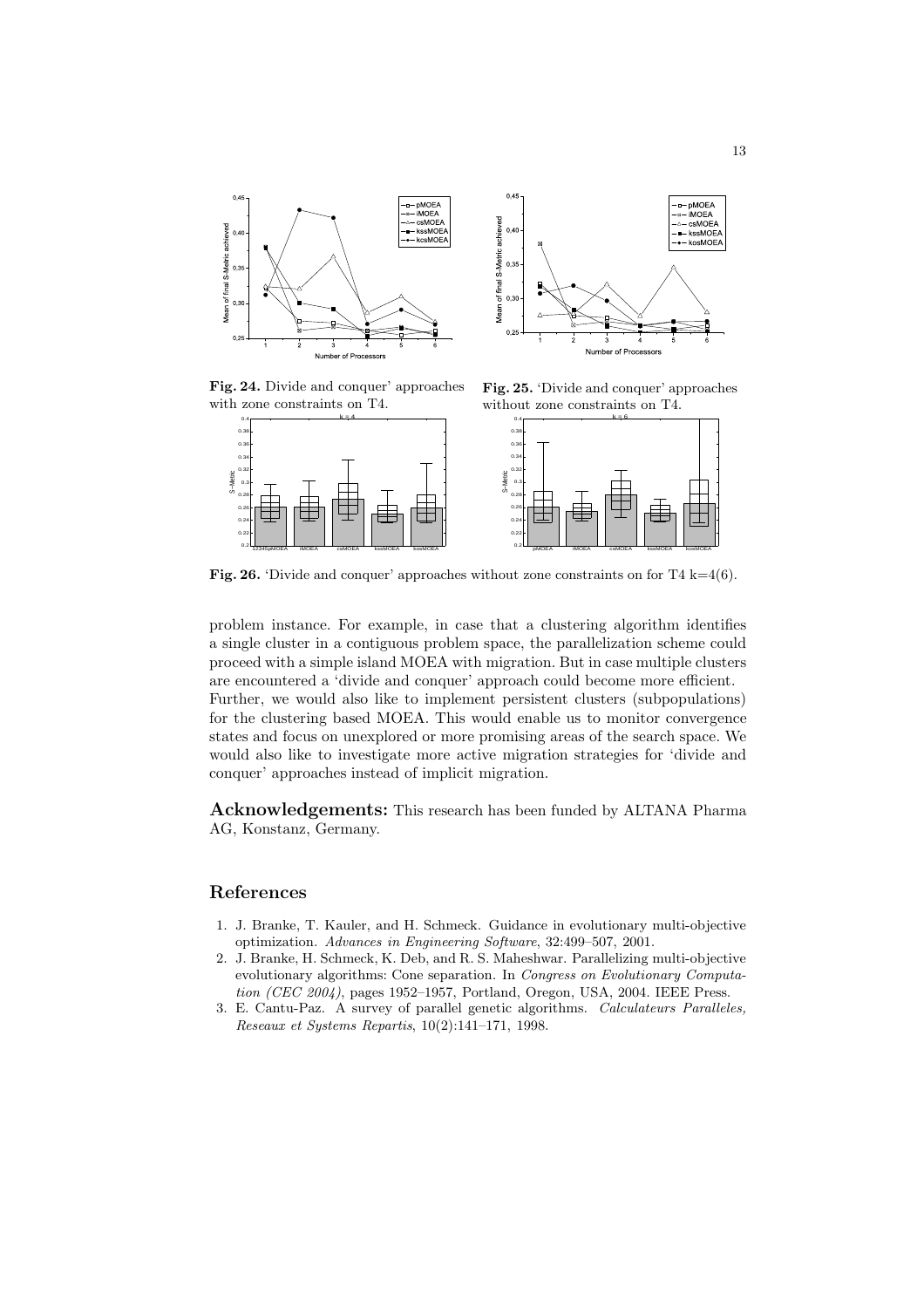- 4. F. de Toro Negro, J. Ortega, J. Fernandez, and A. Diaz. PSFGA: A parallel genetic algorithm for multi-objective optimization. In F. Vajda and N. Podhorszki, editors, Euromicro Workshop on Parallel Distributed and Network-Based Processing, pages 849–858. IEEE, 2002.
- 5. F. de Toro Negro, J. Ortega, E. Ros, S. Mota, B. Paechter, and J. Martin. PSFGA: Parallel processing and evolutionary computation for multi-objective optimization. Parallel Computing, 30:721–739, 2004.
- 6. K. Deb, S. Agrawal, A. Pratab, and T. Meyarivan. A Fast Elitist Non-Dominated Sorting Genetic Algorithm for Multi-Objective Optimization: NSGA-II. In M. Schoenauer, K. Deb, G. Rudolph, X. Yao, E. Lutton, J. J. Merelo, and H.-P. Schwefel, editors, Proceedings of the Parallel Problem Solving from Nature VI Conference, pages 849–858, Paris, France, 2000. Springer. Lecture Notes in Computer Science No. 1917.
- 7. K. Deb, P. Zope, and A. Jain. Distributed computing of pareto-optimal solutions with evolutionary algorithms. In C. Fonseca, P. Fleming, E. Zitzler, K. Deb, and L. Thiele, editors, Evolutionary Multi-Criterion Optimization, volume 2632 of LNCS, pages 534–549. Springer-Verlag, 2003.
- 8. M. Emmerich and B. Naujoks. Metamodel assisted multiobjective optimisation strategies and their application in airfoil design. In I. C. Parmee, editor, Adaptive Computing in Design and Manufacture VI, pages 249–260, London, 2004. Springer.
- 9. H. Horii, M. Miki, T. Koizumi, and N. Tsujiuchi. Asynchronous migration of island parallel GA for multi-objective optimization problems. In L. Wang, K. Tan, T. Furuhashi, J.-H. Kim, and X. Yao, editors, Asia-Pacific Conference on Simulated Evolution and Learning, pages 86–90, Nanyang University, Singapore, 2002.
- 10. Y. Jin. A comprehensive survey of fitness approximation in evolutionary computation. Soft Computing Journal in press, 2004.
- 11. R. Mäkinen, P. Neittaanmäki, J. Periaux, M. Sefrioui, and J. Toivanen. Parallel genetic solution for multiobjective MDO. In A. Schiane, A. Ecer, J. Periaux, and N. Satofuka, editors, Parallel CFD'96 Conference, pages 352–359. Elsevier, 1996.
- 12. H. M. Markowitz. Portfolio Selection: efficient diversification of investments. John Wiley & Sons, 1959.
- 13. M. Miki, T. Hiroyasu, and S. Watanabe. The new model of parallel genetic algorithm in multiobjective genetic algorithms. In Congress on Evolutionary Computation CEC 2000, volume 1, pages 333–340, 2000.
- 14. D. Quagliarella and A. Vicini. Subpopulation policies for a parallel multi-objective genetic algorithm with applications to wing design. IEEE International Conference on Systems, Man and Cybernetics, 4:3142–3147, 1998.
- 15. H.-P. Schwefel. Numerical Optimization of Computer Models. John Wiley & Sons, Chichester, U.K., 1977.
- 16. F. Streichert, G. Stein, H. Ulmer, and A. Zell. A clustering based niching ea for multimodal search spaces. In 6th International Conference on Artificial Evolution, volume 2723 of LNCS, pages 293–304, Marseille, 27-30 October 2003.
- 17. F. Streichert, H. Ulmer, and A. Zell. Evaluating a hybrid encoding and three crossover operators on the constrained portfolio selection problem. In Congress on Evolutionary Computation (CEC 2004), pages 932–939, Portland, Oregon, USA, 2004. IEEE Press.
- 18. D. A. Van Veldhuizen. Considerations in engineering parallel multiobjective evolutionary algorithms. IEEE Transactions on Evolutionary Computation, 7(2):144– 173, 2003.

14